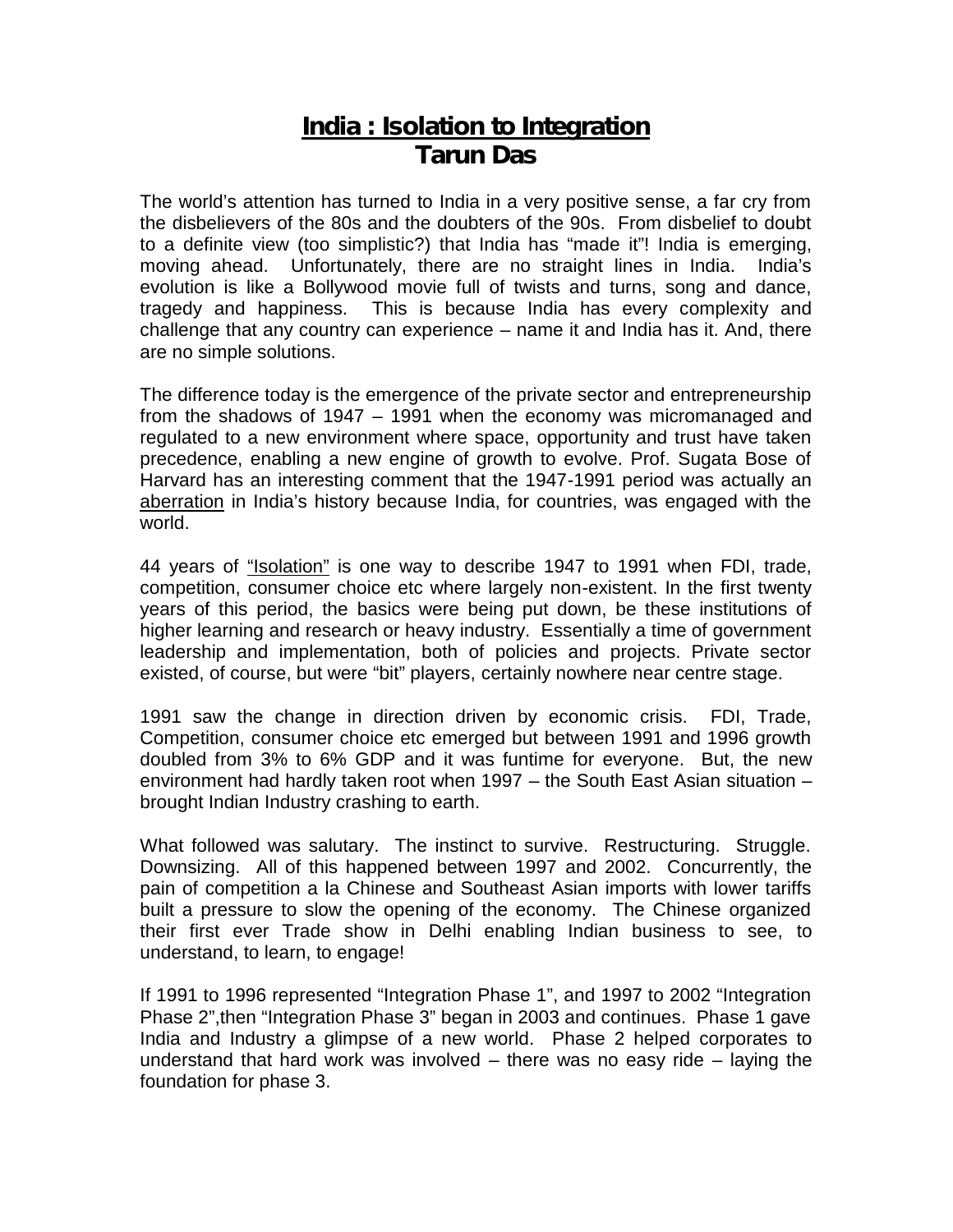Phase 3 sees the private sector in new clothing. Feeling good. Turned around. Competitive. Confident. A growing comfort with globalization and the pressures of competition. Aggressive. Investing abroad. Acquiring companies. Selling companies. A 2- way street.

Phase 3 also sees new ambition and aspiration hitherto unknown since 1947. 3% to 6% to 9% growth and thinking of 10% and beyond. Disappointed if corporate results do not exceed 30% growth year on year. So, a new benchmark. New heights to vision. New dreams.

Indian manufacturing looking very different. Fear of China, ten years ago, replaced by investment in China in partnership with Chinese enterprises. And, this competence extends beyond the " big boys" to midsized companies. Pharma. Auto components. Forgings and Castings. A variety of products coming out of Indian Industry to a very different cost and quality framework. Another dimension – small business accessing Japanese manufacturing practices to enhance quality, competitiveness and achieve scale.

Phase 3 also sees explosive investment and expansion in the Services Sector going far beyond IT and Software, which was the first, in the 90', to carry the Indian flag globally and give self esteem and self – confidence to Indian Industry. Today, healthcare, Tourism and Hospitality, R&D, engineering, maintenance, accounting, legal, media, advertising, etc all show huge growth and are globally connected.

50 years, 1947-1997, were years when, by and Large, Infrastructure was a government domain in terms of ownership, control and management. A culture of shortage had evolved as well as a culture that Infrastructure was free. In the last ten years, halting steps were taken towards engaging the private sector in Infrastructure. Mistakes were made. Learning happened. Today, the private sector provides leadership in telecom, ports and airports. The Railways have started outsourcing some activities and services. A few power projects are also operating. The scene is different. 'PPP' – public private partnership is the new buzzword, complex and challenging, but, happening steadily.

Phase 3 of Integration is also witness to another new phenomenon. While the competitiveness agenda is ongoing, the resources now available with industry are also being used for social programmes and projects. Primary education, public health, HIV/AIDS, emergency services, Environment , Skills training, micro enterprises, affirmative action, and so on. Industry and the voluntary sector (NGOs) are working together in a new civil society partnership, supplementing government programmes.

Phase 3 has also brought to the front women leaders and managers of great competence, commitment, values, integrity, team – oriented. They are adding a new dimension to India's social, industrial and economic development. Earlier,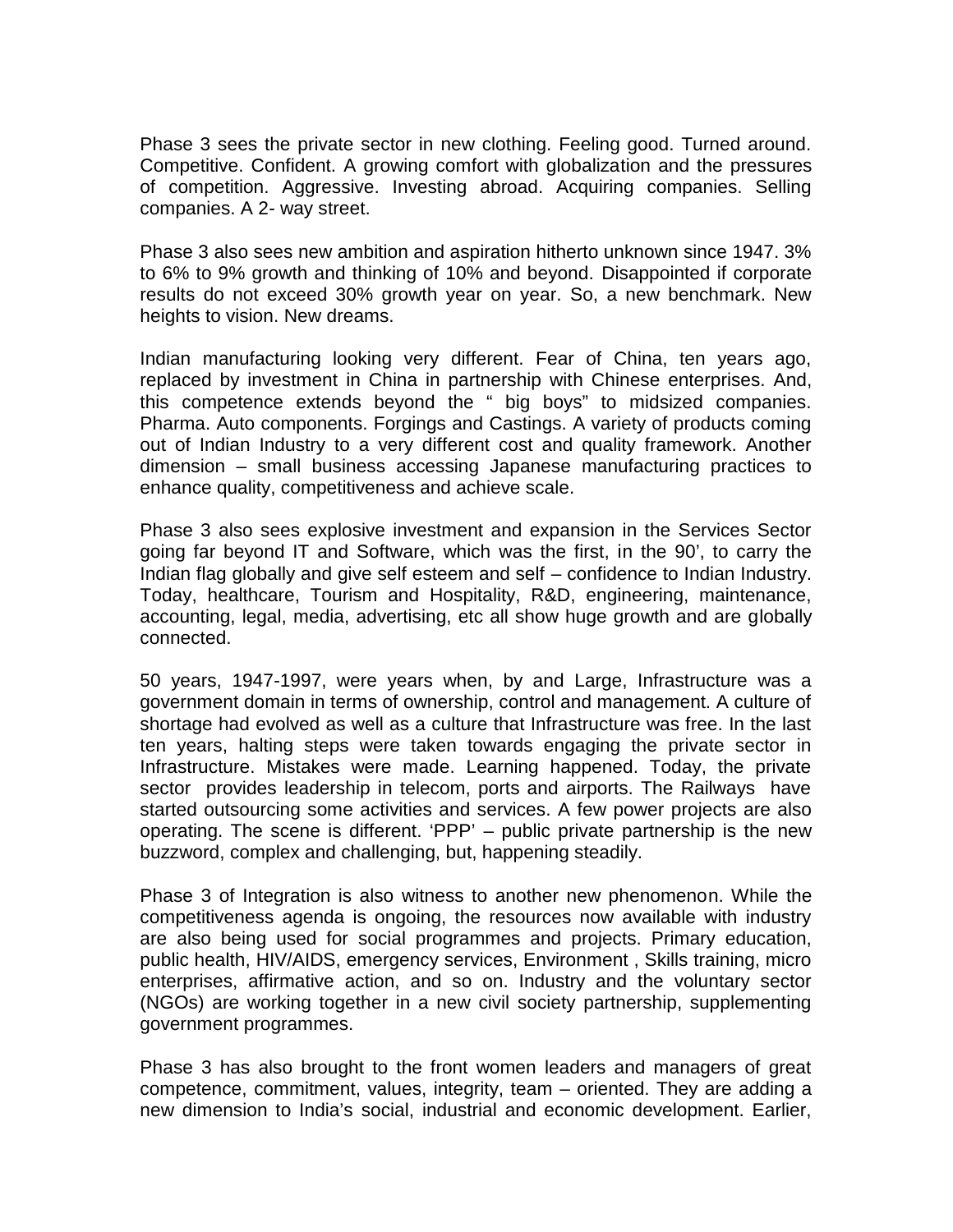women led Education Institutions and NGOs. Today, they are also leading corporates in increasing members and doing so successfully.

So, there are several positives in the Phase 3 for India, Indian private sector and entrepreneurship. A specially welcome feature is the multitude of young people taking to self – employment, driving their own business, often in the services sector. And, they, in turn, are providing new employment opportunities to many others.

At the same time, the challenges are increasingly tough. Poor public services, delayed justice, corruption, maoist violence, poverty (300 millon +), primary education weakness, inadequate health facilities, shortage of clean drinking water, unemployment, underemployment, unemployable people, procedures, politics, complex society (the disadvantaged, the minorities) and many others. Each of these is imposing in itself. Together, these can sink a country.

But, there are two new factors as India looks ahead at integration – Phase 4.

The first is consciousness. There is full awareness of the challenges. And, each of these are being tackled. This is not a 100- meter race. It's a marathon – cum – steeplechase. But there is full awareness. And, the process of dealing with these issues is an ongoing effort though not as strong and effective as required. In particular, the urgency is often missing. This consciousness will only grow because India lives concurrently in the  $19<sup>th</sup>$ , 20<sup>th</sup> and 21<sup>st</sup> centuries and this cannot so on forever without social disruption and disaster.

Second, confidence. This is the new sense in India. The new feeling. Perhaps, because of the economic upturn which appears sustainable. Perhaps, also because of the energy, excitement and enthusiasm of the young (500 million under 30 years?). They are driving change. Plus Technology – IT, Telecon, Television – connecting people from the remotest areas – creating new solutions to intractable problems. The Diaspora, the corporate sector, NGOs are all engaged increasingly in building confidence and action. The IT sector has to be given the credit for sofl-confidence and self-esteem in India, amongst Indians, since the 90s. this confidence has spread through the manufacturing and services sectors.

So, Consciousness and confidence will help shape a different future. And Integration Phase 4 is likely to include:

- further stepback by government, giving more space to enterprise and Public Private Partnership and creating a stronger enabling environment for growth;
- a national skills movement to transform human resources into employable assets.
- a more responsible private sector driving growth and supplementing social development (in partnership with NGOs).